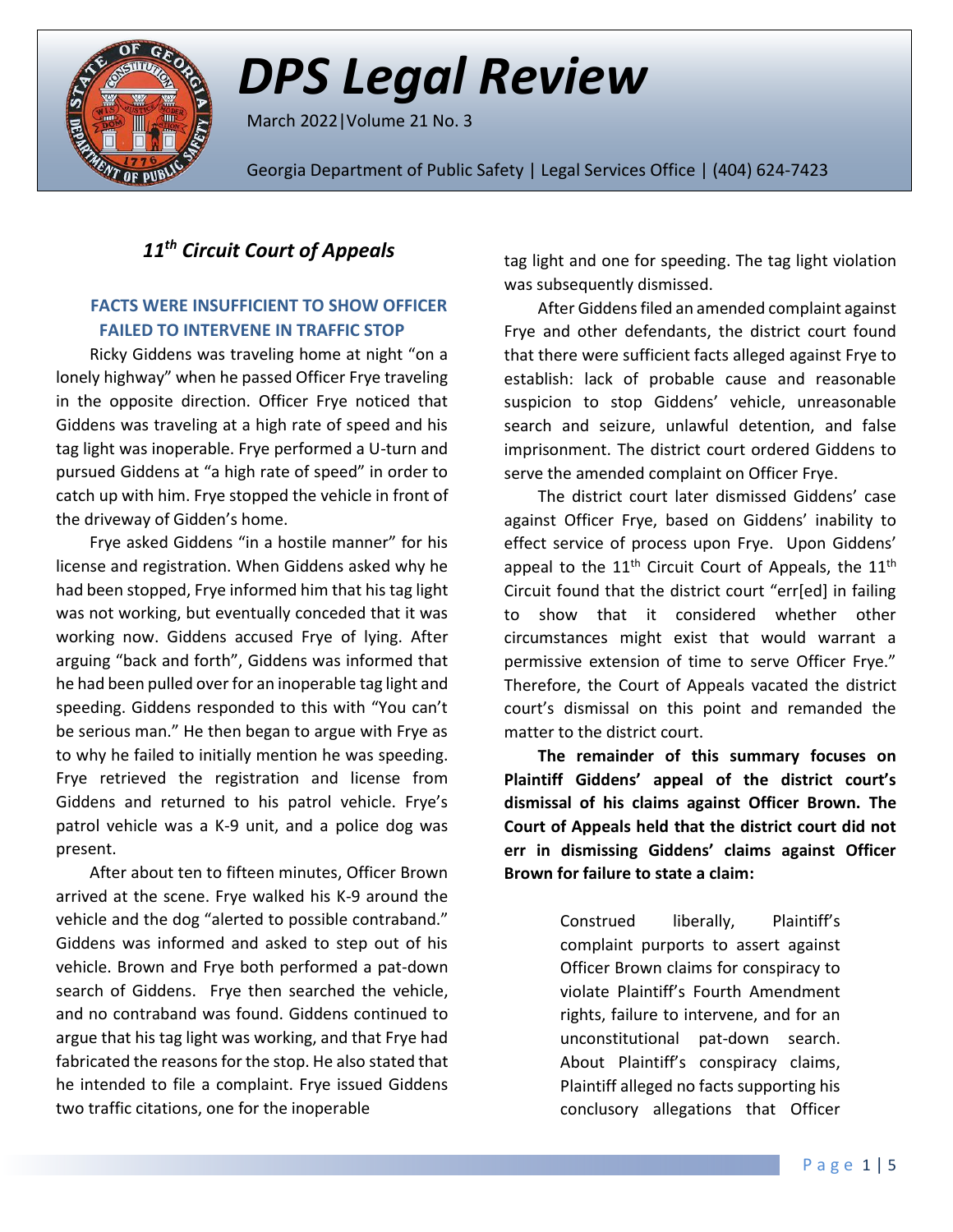Brown conspired with Officer Frye (1) to conduct an unlawful pretextual traffic stop unsupported by reasonable suspicion; (2) to prolong unlawfully the duration of the traffic stop by conducting a dog sniff; and (3) to deprive Plaintiff of his right to be free from unreasonable searches and seizures. These conclusory allegations are insufficient to state a claim for relief and merit no further discussion.

**The Court of Appeals then addressed Giddens' claim that Officer Brown could have prevented Officer Frye's "purportedly unlawful traffic stop and dog sniff" by telling Officer Frye that Giddens' tag lights were working. The Court first noted that its failure-to-intervene precedent did not yet "extend to an unlawful traffic stop." Rather, the Court noted, its previous holdings only recognized such a claim in two circumstances: (1) In cases involving claims of excessive force and false arrest where an officer "was in a position to intervene yet failed to do so"; and (2) In instances in which a non-arresting officer "knew the arrest lacked any constitutional basis and yet participated in some way."**

As to whether Officer Brown "failed to intervene" in any unlawful behavior by Officer Frye, the Court explained:

> Even assuming (without deciding) that our failure-to-intervene precedent would extend to an unlawful traffic stop, Plaintiff has failed to allege facts sufficient to show that Officer Brown would be liable for failing to intervene under the circumstances of this case. By the time Officer Brown arrived, Plaintiff had already been stopped for more than 10 or 15 minutes. Plaintiff has alleged no facts from which we can infer plausibly that Officer Brown participated in -- or was in a position to intervene in -- Officer Frye's decision to initiate the traffic stop.

Nor can we infer that Officer Brown was on sufficient notice that the ongoing traffic stop was unlawful. Although Plaintiff's tag lights were working when Officer Brown arrived, Plaintiff never alleged that Officer Brown knew or had reason to know that Officer Frye's second stated reason for pulling Plaintiff over (speeding) was untrue.

#### (Citations omitted.)

The Court of Appeals also cited Giddens' failure to allege any facts "showing that Officer Brown had 'the requisite information to put him on notice' that the duration of the traffic stop had been or was being unduly prolonged." Rather, the Court found: "Plaintiff never alleged that Officer Brown knew when Plaintiff was stopped. Nor has Plaintiff alleged facts from which we might infer that Officer Brown knew -- when Officer Frye conducted the dog sniff -- that the 'ordinary inquiries incident' to the traffic stop had already been completed." (Such "ordinary inquiries" include running a driver's license check to see whether there are any outstanding warrants for the driver's arrest and checking to see that the vehicle is properly registered and insured.)

**Next, the Court evaluated the reasonableness of the pat-down search, which was jointly conducted by Officers Frye and Brown. The objective standard under which the Court assessed the reasonableness of this search considered "whether the facts known to the officers at the time of the search would cause a reasonable officer under the circumstances to believe that the search was constitutional."** The Court looked to precedent from both the United States Supreme Court and the Eleventh Circuit Court of Appeals:

> An officer may conduct a pat-down search of a driver or a passenger during a lawful traffic stop when the officer 'harbor[s] reasonable suspicion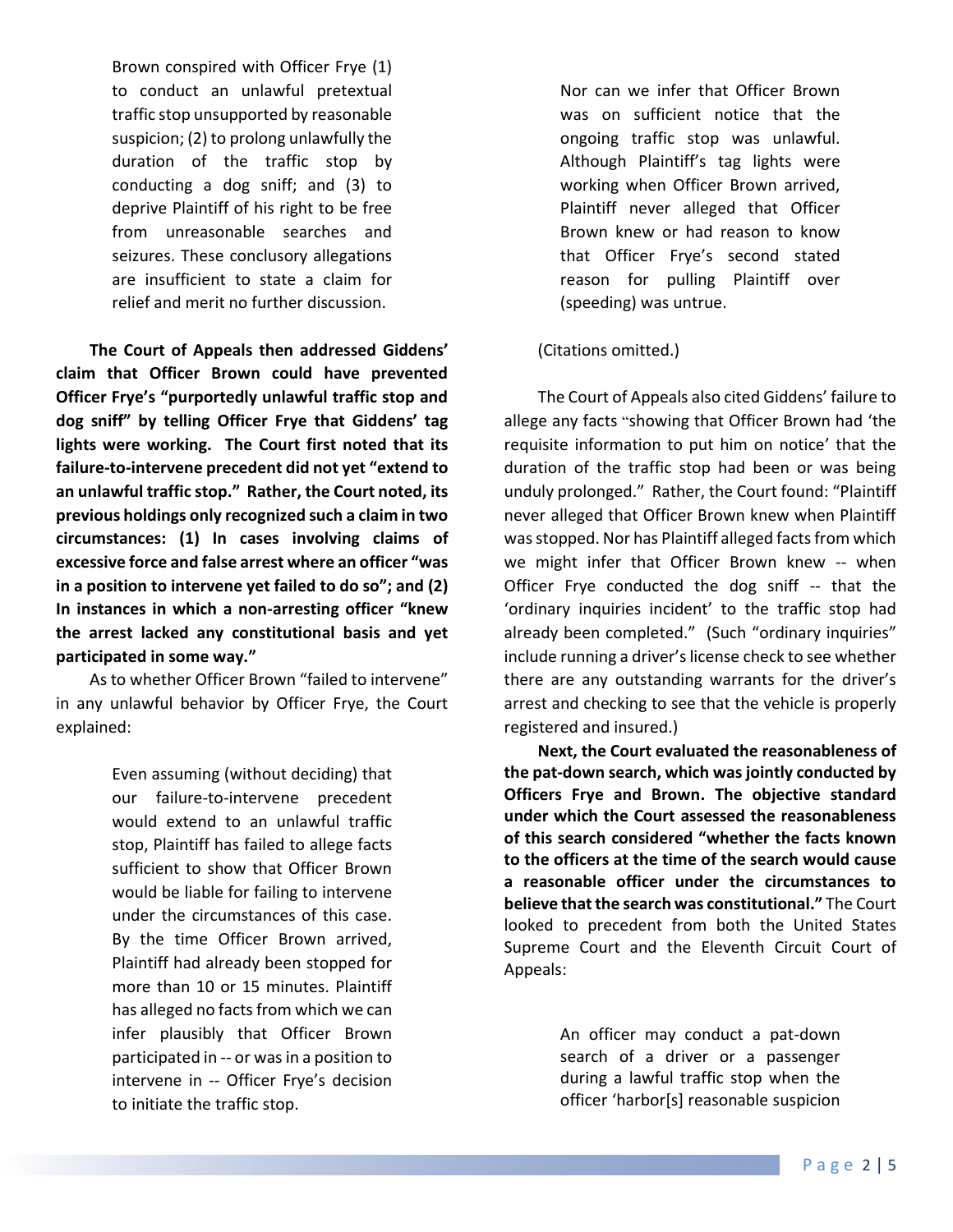that the person subjected to the frisk is armed and dangerous.' Reasonable suspicion does exist when 'a reasonably prudent man in the circumstances would be warranted in the belief that his safety or that of others was in danger.' 'To determine whether suspicion was reasonable, we evaluate the totality of the circumstances surrounding the stop, including the collective knowledge of all officers involved in the stop.' . . . We have concluded that reasonable suspicion exists to support a pat-down search of a driver during a traffic stop when (1) officers smelled marijuana and alcohol coming from the car and (2) 'the driver argued with [the officer] at the initiation of the stop.'

(Citations omitted.)

### **In its decision to affirm the district court's dismissal of Giddens' claims against Officer Brown regarding the pat-down search, the Court noted:**

From the moment Officer Frye first approached Plaintiff's car, Plaintiff was argumentative with Officer Frye, including accusing Officer Frye of lying. Officer Frye's dog later alerted to the presence of possible contraband inside Plaintiff's car, at which point Officer Frye ordered Plaintiff to exit the car and both officers are said to have conducted a pat-down search. The circumstances within the collective knowledge of the officers – Plaintiff's immediate argumentativeness, the officers' detection of the odor of possible contraband emanating from Plaintiff's car, that the traffic stop occurred at night in an isolated location, and that Plaintiff was on his home ground -- are objectively dangerous circumstances the totality of which would give rise to reasonable suspicion that Plaintiff might be armed and dangerous. Under these

circumstances, an officer in Officer Brown's place could have believed reasonably that his safety or that of others was in danger and that a patdown search was warranted.

*Giddens v. Brooks County, Georgia*, No. 21- 11755, 2022 WL 836273 (11<sup>th</sup> Cir. March 21, 2022).

## *Georgia Court of Appeals*

## **COULD DUI DEFENDANT QUESTION OFFICER ABOUT WHETHER OFFICER SOUGHT WARRANT FOR TEST OF DEFENDANT'S BLOOD?**

Thomas Petty was stopped by a Fayetteville City police officer for several traffic violations. During the stop, the officer noticed the smell of alcohol emanating from Petty's breath. He was asked to perform field sobriety tests but refused and was subsequently arrested for driving under the influence ("DUI") less safe. The officer read Petty the implied consent notice and asked for a State administered chemical test of his breath to which he refused. The officer searched Petty's vehicle after Petty's arrest and recovered less than an ounce of marijuana.

Petty was charged by accusation with three counts of DUI less safe: combined influence of drugs and alcohol, drugs only, and alcohol only. Prior to trial, he filed a "particularized motion to suppress evidence and motion in limine" requesting the suppression of any evidence related to his refusal of chemical testing. **On January 16, 2020,** the trial court entered an order denying Petty's motion generally but granted the motion as to the issue raised in *Elliott v. State*, which bars the State from entering evidence of Petty's breath test refusal.

In **April 2021**, a day before his trial, Petty filed a motion in limine requesting clarification as to whether he would be able to cross examine the officer on certain topics including "the officer's failure to acquire a search warrant for [his] blood." Petty was concerned that this line of questioning would "inadvertently open the door", thereby allowing the State to bring in the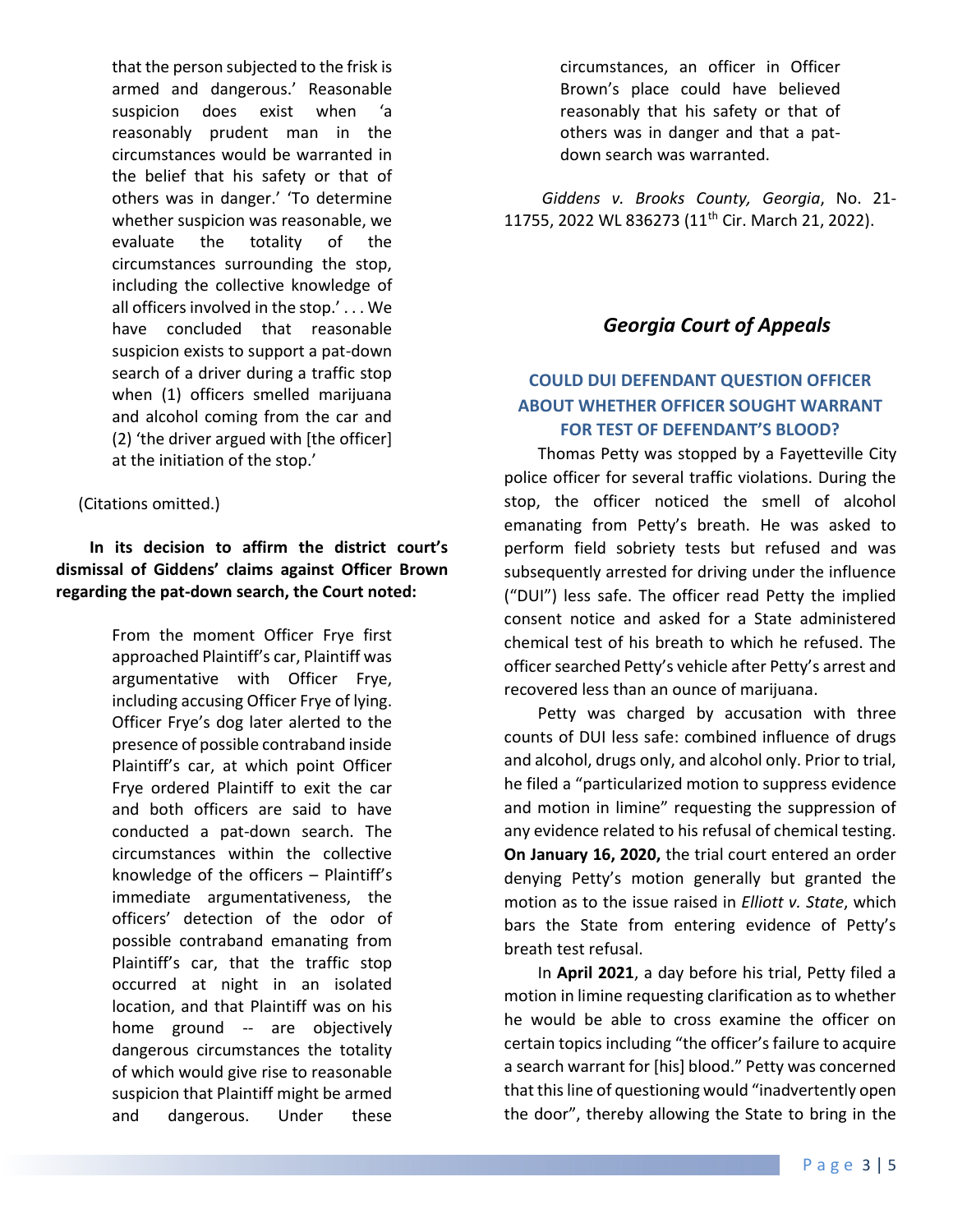suppressed evidence (i.e., his refusal to submit to the state breath test). At the hearing, the trial judge stated:

> [W]hat I think would be fair and reasonable in this case would be ... to keep it very limited at least as to drugs, why didn't [the officer] seek a blood test.... I don't want to get into why didn't [the officer] seek a test because then I think that would actually not be an honest question because [the officer] did seek a test. But why didn't you seek a blood test as to drugs, I want to keep it very limited to that and maybe the mechanism [the officer] could've gone for a magistrate to do that.

The judge issued an order on **June 3, 2021,** ruling that such questions would not "undo" the suppression of Petty's refusal so long as he "asked questions pertaining to the issue of obtaining a warrant through a magistrate for a blood sample." Petty was not allowed to "ask whether or not a blood test would have shown the amount of alcohol in his system."

The state appealed from the order issued in **June,** arguing that the trial court erred in ruling "that Petty could question the arresting officer about the lack of a search warrant to obtain Petty's blood, without opening the door to evidence of Petty's refusal to submit to chemical testing." The State cited to authority in OCGA § 5-7-1 (a)(4) and (a)(5) outlining when the State may appeal.

Pursuant to OCGA § 5-7-1 (a)(4) the State may appeal "[f]rom an order, decision, or judgment suppressing or excluding evidence illegally seized or excluding the results of any test for alcohol or drugs in the case of motions made and ruled upon prior to the impaneling of a jury or the defendant being put in jeopardy, whichever occurs first[.]"

OCGA § 5-7-1 (a)(5) also authorizes an appeal by the State when, "an order, decision, or judgment excluding any other evidence to be used by the state at trial on any motion filed by the state or defendant

at least 30 days prior to trial and ruled on prior to the impaneling of a jury or the defendant being put in jeopardy, whichever occurs first[.]"

The State attempts to link the **June** decision to the **January** decision to satisfy OCGA § 5-7-1 (a)(4) by claiming that it "relates back" to the suppression issue. Petty contends that the argument fails under either statutory provision because his motion in limine "was not seeking to exclude evidence," but, rather, to clarify the scope of evidence that could be entered, and that the State was appealing the **June** decision only.

The Georgia Court of Appeals agreed with Petty's argument and asserted that it did not have jurisdiction over this case. OCGA § 5-7-1 (a)(4) only permits an appeal on issues *of exclusion of evidence*, whereas Petty's motion sought *clarification* regarding the questions he could ask the officer on the witness stand. Furthermore, OCGA § 5-7-1 (a)(5) requires that the appealable issue must be filed 30 days prior to trial. Since Petty's motion was filed the day before trial, (a)(5) could not apply. The Court did not agree with the State's attempt to link the **June** and **January**  decisions and ruled that even if the two decisions were linked, OCGA § 5-6-38 (a) requires a party to appeal within 30 days of a decision and the State was well past that deadline. As such, the Court dismissed the case for lack of jurisdiction. *State v. Petty*, No. A21A1711, 2022 WL 600766 (Ga. Ct. App. March 1, 2022).